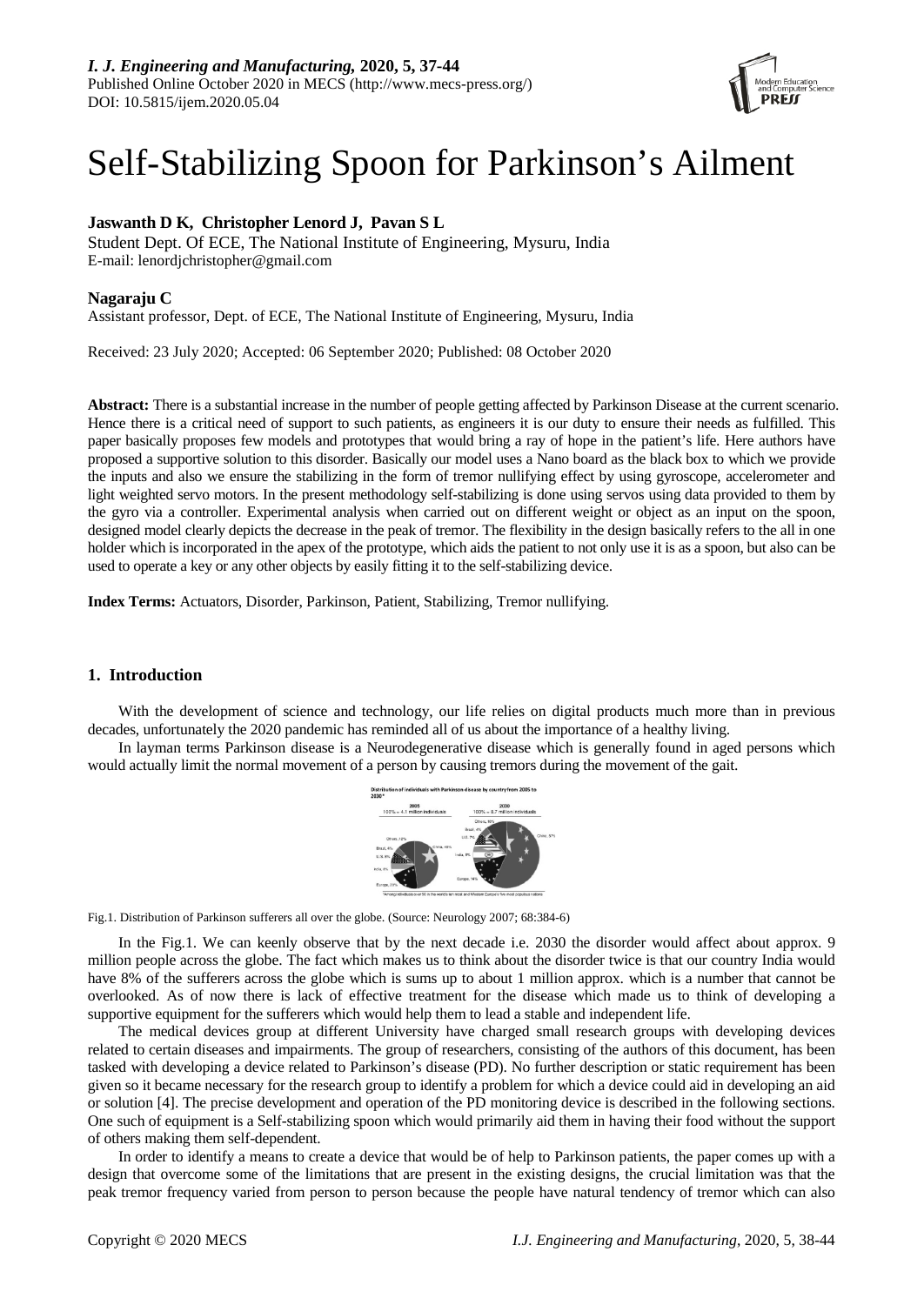depend on the gender, age, fitness, etc [6]. Due to this the design could not be generalized, so this paper gives the use of the IMU and filters that can be used to overcome the above mentioned limitation. The next section depicts the Literature survey which consists of more than two papers, which provided us a basic idea of designing a prototype. The following section is the proposed system where we talk about the different components chosen and also the reason for choosing them. The next section provides details of the development of this project. It includes the hardware and software development done, and also the experimental results obtained by the prototype developed. All these information are in explained in detailed in the upcoming section. The remaining section discusses the future scope and then concludes with a summary of the prototype developed.

## **2. LITERATURE SURVEY**

[1]Design of Mems Gyroscope to Detect and Monitor Parkinson's disease – A Study authored by Adhavi Shri.A.S, S.Praveen Kumar T.Aravind had proposed the idea of design a MEMS based gyroscope. The gyroscope they had developed, was capable of maintaining and measuring the orientation and it worked based on the principle of angular momentum. Here they had depicted that MEMS (Micro Electro Mechanical System) has the platform for this kind of studies[7]. One of the drawbacks of the design is it is not cost-effective for batch processing and the Nano scale could be used in the near future, extending the field to Nano-Electro-Mechanical-Systems(NEMS). In this paper, MEMS gyroscope structure was explained and analyzed. This gave us an insight on the working and calibration of a MEMS gyroscope which is the input device of our project.

[2]Interpersonal Synchrony-based Dynamic Stabilization Of the Gait Rhythm between Human and Virtual Robot Clinical Application to Festinating Gait of Parkinson's Disease Patient – A study authored by H. Uchitomil, K. Suzukil, T. Nishil, M. J. Hove, Y. Wada, S. Orimo, Y. Miyakel. They had proposed the idea of dynamic stabilization of a gaits rhythm using virtual Robot Moreover, they had developed an interpersonal emulation synchronous robotic gait. This was a biped virtual robot synchronized along with the Patient's footstep rhythm while walking together. They had also implemented the same with a Parkinson sufferer which showed rhythm disturbances during walking or movement of the gait. Their results showed that the festinating gait, evaluated by stride time reduction rate, significantly stabilized and accelerated less with the prototype they had developed compared to unassisted walking. One of the main limitation of the developed system was that it depicted a design of a whole arm which was very difficult to be used by the patient, and moreover we were up to the design of a light weight and compact spoon. The portion of this project was the stride and tremor detection analysis which was performed using Walk-Mate System. The valuable findings of this paper which was incorporated in our work is the process to quantify the tremor observed in a Parkinson person which is observed in the Fig.10.This includes some of the references [8-15].

[3]'sHaKe\_n\_SCALE': A Measurement system of Motor characteristics of Parkinson's Disease- A Study done Suprio Bhattacharya, Rahul Krishna, Brent Clay, and Christopher Moore. They had developed a Standard (UPDRS) way of measurement of tremors of a Parkinson person. They had designed a prototype system using Arduino and Inertial Measurement Unit, signal processing software and Graphical User Interface (GUI) in MATLAB to measure the different characteristics of motor movements in the Parkinson person. The Characteristics related to tremor gait, movements, finger tapping and pronation-supination were measured in the project. So, as a reference we can take a look of the results they had obtained which helped us a lot during the course of our project.



Fig.2. Step detection waveforms obtained in the paper 'sHaKe\_n\_SCALE'.

Finger-tapping measurements and gait measurements were done in this paper which helped us to choose the specific frequency range of operation required for a Parkinson person.

## **3. PROPOSED SYSTEM**

In this paper we as engineers have tried to provide a support for a healthy living for the Parkinson Sufferers. Our proposed system is developed with sensor, controller and the actuator as a major part.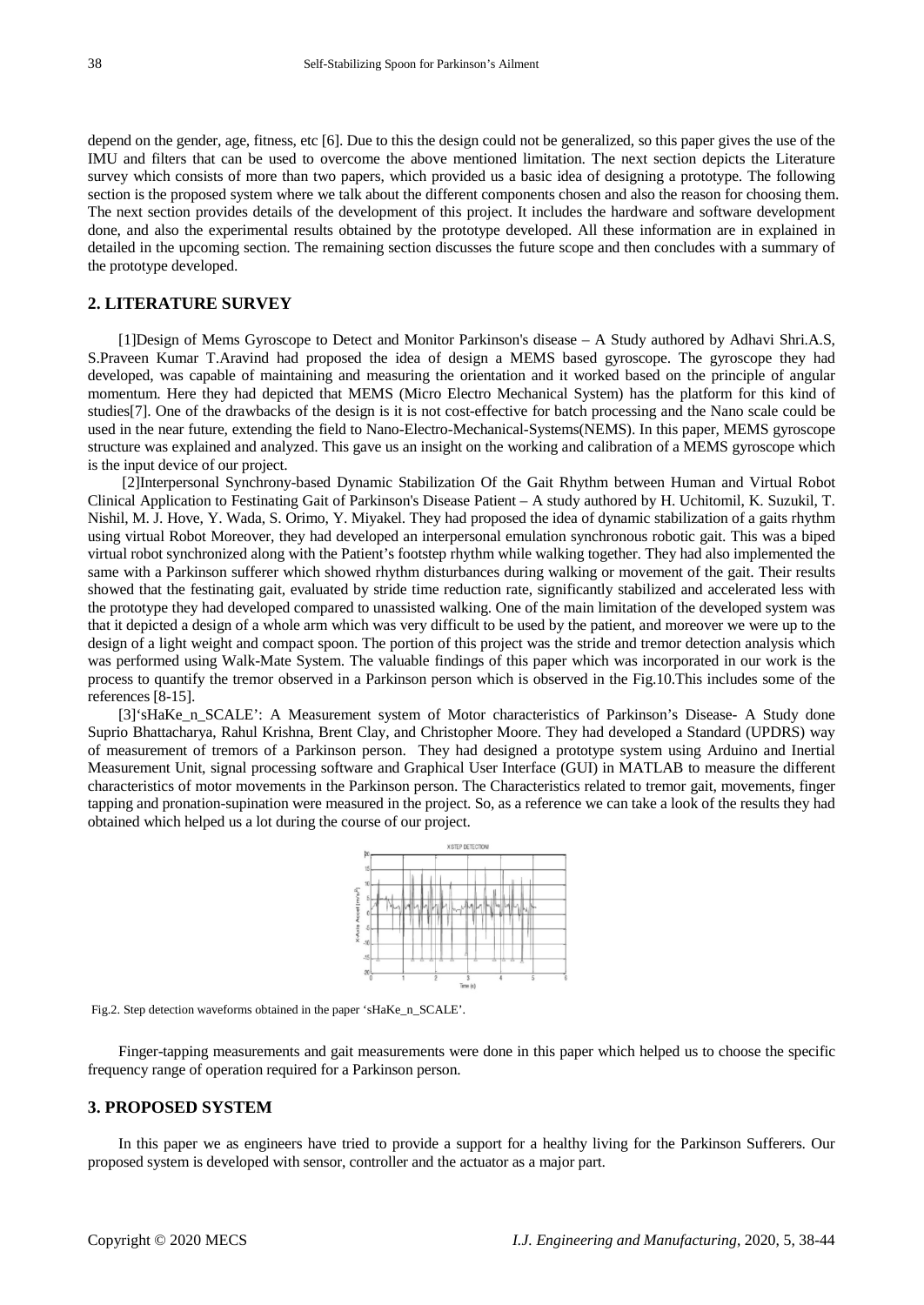*A. SENSOR* - It is a device that detects the changes in electrical or physical or other quantities and it produces an outcome which is an acknowledgement of changes taken place in the quantity. Some of the different sensors are proximity sensors, IR sensors, Temperature sensors etc. Out of those we have made use of inertial measurement sensor accompanied with accelerometer to measure the tremors of a Parkinson person.

*B. CONTROLLER* - A device that is a part of [control system](https://electronicscoach.com/control-system.html) that generates control signals to reduce the deviation of the actual value from the desired value to almost zero or lowest possible value is a controller. For us in our module, in order to get accurate output the control action of the controller is responsible. The main controller which is used in this selfstabilizing spoon is the Arduino Nano. The reason for choosing the same is owing to its light weight, this property mattered a lot because we needed to make sure that the prototype is easily portable. In addition to that it has sufficient amount of memory and an optimum power consumption level.

*C. ACTUATOR* - A machine or part of a machine which moves or controls another part in response to an input that is provided is known as an actuator. These actuators are usually computer-controlled actuators and are mechanical devices that convert the output commands from the computer into mechanical action. The actuators that we have deployed in our project are servo-motors. The choosing of one of their kind was a trade of between weight and the maximum torque of the motor, this was again to optimize the portability of the device also ensuring no compromise in the required power to perform the desired movements.

The key features of Arduino Nano is that it is small, complete, and is user-friendly board. It is based on the ATmega328. It has a wide variety of ports such as Input/output options which includes Digital I/O, Analog I/O and also the PWM output pins. In the project we use the Arduino Nano as a black box, where it is used to control the different servo motors involved in the project by using the accelerometer and IMU (Inertial Measurement Unit) as the input devices. Given its low cost, low weight and versatility it was the ideal choice for the project, we could have gone for the other Arduino boards, but NANO board was a right choice because the main agenda of the project was the portability and ease of use, which directly depends on the compactness (18 x 45 mm) and light weight (7g).Moreover it provided a 8bit ADC which is more than enough to handle the raw data of the IMU which was in the same range of values.

| $(1)$ D1/TX           |             | $(30)$ Vin            |
|-----------------------|-------------|-----------------------|
| (2) DO/RX             |             | $(29)$ GND            |
| (3) RESET             |             | (28) RESET            |
| (4) GND               | Andiulina   | $(27) + 5V$           |
| (5)D2                 | None<br>V30 | $(26)$ A7             |
| $(6)$ D3              |             | $(25)$ A6             |
| <b>[7] D4</b>         |             | $(24)$ A5             |
| $(8)$ D <sub>25</sub> |             | $[23]$ A4             |
| $(9)$ D6              | RST         | $[22]$ A3             |
| (10) D7               |             | $(21)$ A <sub>2</sub> |
| $(11)$ D <sub>s</sub> |             | $(20)$ A1             |
| (12)D9                |             | $(19)$ AO             |
| (13) D10              |             | (18) AREF             |
| (14) D11              |             | (17) 3V3              |
| (15) D12              |             | (16) D13              |
|                       |             |                       |

Fig.3. Pin diagram of Arduino Nano

The module GY-273 is a module which is based on the Honeywell HMC5883L IC. It is used for low-field magnetic sensing. It encompasses a digital interface for varieties of applications. Some of them are magnetometry, low cost compassing, etc. The HMC5883L is made up of series magneto-resistive sensors plus an ASIC containing amplification, offset cancellation, automatic degaussing strap drivers and a 12-bit ADC that enables 1 to 2 degree compass heading accuracy. The I2C serial bus is present for an easy interface. The fig. below depicts the pin outs of HMC5883L gyroscope.

|     |                | SDA    | DRDY                                      | $\frac{C}{Z}$  | OIOOV  |    |                |
|-----|----------------|--------|-------------------------------------------|----------------|--------|----|----------------|
|     |                | 6      | 5<br>ħ                                    | $\overline{4}$ | 13     |    |                |
| SCL | 1              |        |                                           |                | Y      | 12 | <b>SETC</b>    |
| VDD | $\overline{2}$ |        |                                           |                |        | 11 | GND            |
| NC  | 3              |        |                                           |                |        | 10 | C <sub>1</sub> |
| S1  | 4              |        | X                                         |                |        | -9 | GND            |
|     |                | 5      | 6                                         | 7              | 8      |    |                |
|     |                | $\geq$ | $\stackrel{\small\cup}{\scriptstyle\geq}$ | $\geq$         | 오<br>기 |    |                |
|     |                |        |                                           |                |        |    |                |

Fig.4. Pin diagram of HMC5883L

The key feature of analog HS-125MG is that it is a super thin servo. It measures "3.048 x 1.016 x 3.302"cm. Manoeuvrings the Hitec's MP Gear, which is the HS-125MG that is very durable and a perfect for gliders. The main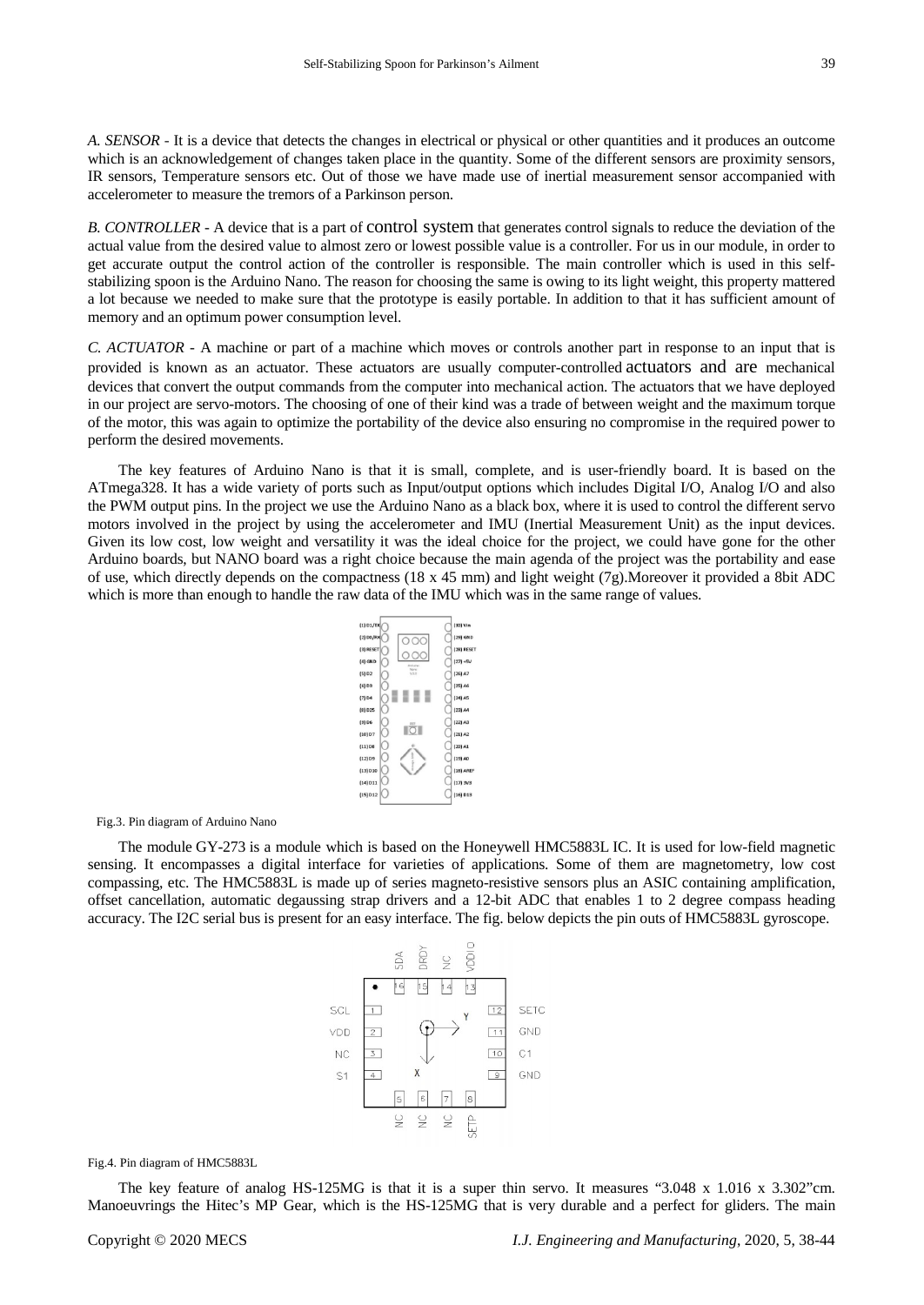reason of using a servo – motor in the place of widely available DC-motors is owing to the use case of our project whose working predominantly depends on the multidimensional angle constraints rather than just clockwise/anticlockwise directions as seen in the counterpart i.e. DC motors, in addition to this the torque and weight of the servo motor matched the project requirements which made it seldom negligible.

The basic block diagram shown in Fig.5. can deeply narrate the working of the system developed.



Fig.5. Circuit diagram of self-stabilizing spoon for Parkinson syndrome.

The main working goes in this way, basically the gyroscope acts an input device where we obtain the tremors from the patients hand i.e. we do obtain movements of the Parkinson person in two dimension i.e. X and Y axis. Now we obtain some analog values of the axial movements which is differentiated as axial movement and acceleration of the movement, since it's a 3 axis – GYRO we would have a total of 6 values of analog data.

Now this analog data is processed using the processing functions and is made available as a control signal in order to control the servo-motor. In principle the servomotors aroused in conjunction with one another.Servo-1 is used for vertical movement and the latter for horizontal motion. Thus with the help of the control signal generated by the Nano board the motors are moved and the tremor cancellation is obtained. Now the tremor cancellation up to a desirable extent can be observed in the spoon. The process is summarized as shown in the Fig.6.

Rate of the gyroscope = ADC value from gyroscope-Zero value of the gyroscope)/sensitivity - (1).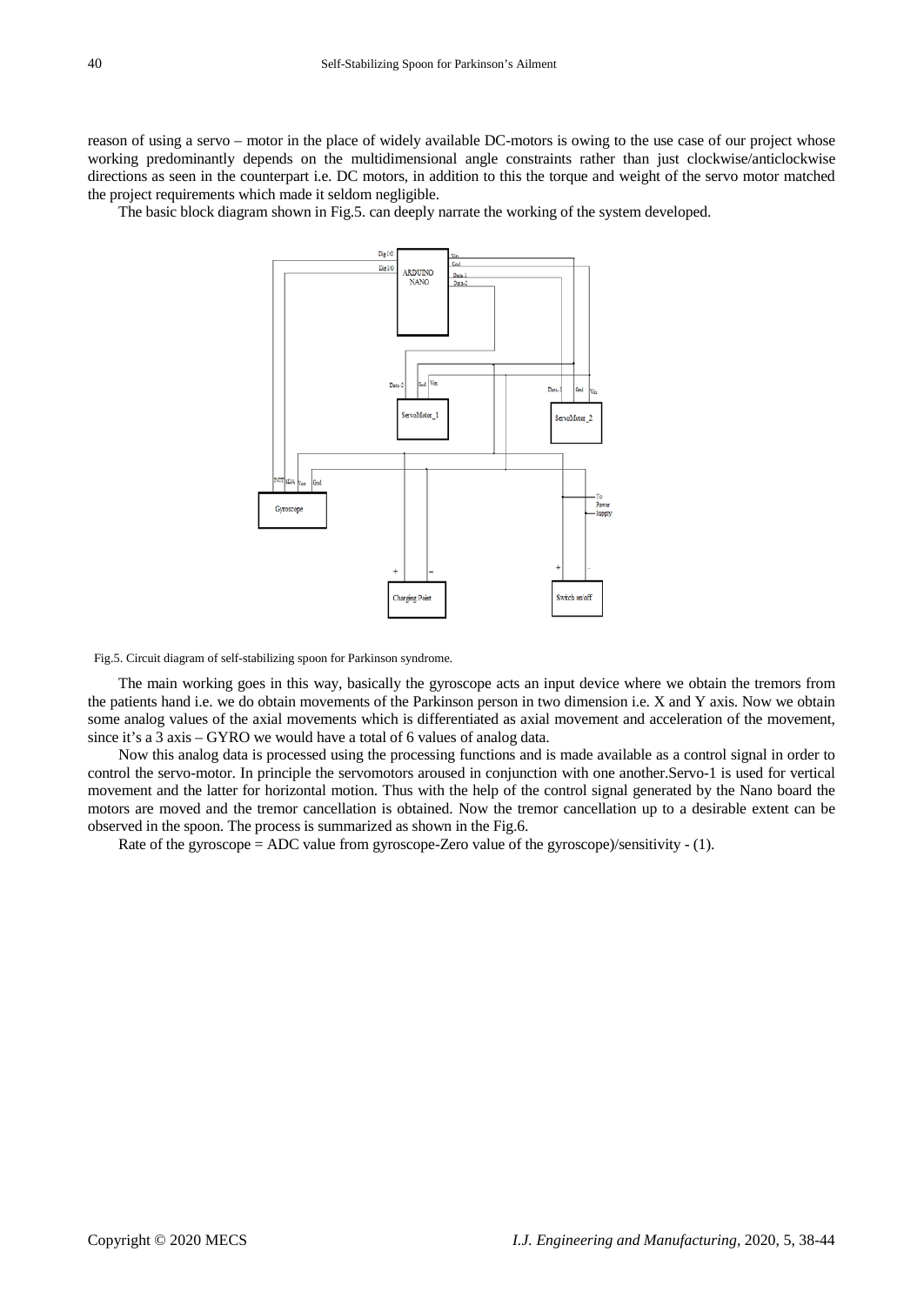

Fig.6. Flow chart of the Self-stabilizing Spoon for Parkinson person

## **4. RESULTS AND DISCUSSIONS**

In the present method result are summarized through graphs and snapshots. A complete model developed by the authors is as shown in Fig. 7. When the handle is undergoing a pitch motion in the upward direction the spoon is tilted zero degrees below (vertical axis) and both the curves are coinciding. This phenomenon occurs because the spoon is following the direction opposite of the handle to easily pick up objects. In other words, instead of restricting hand tremors, the spoon (connected to motors) will follow the direction opposite to the handle (connected to sensor) and the user will be able to shovel up the desired object. One can experience that when the handle is tilting some degrees, the spoon bowl is stabilized around minus of same angle (at least close to that value). When undergoing roll movements, the spoon is turning from negative to positive when the handle is rolling from positive to negative. In order to simulate the hand tremors, the device was then tilted more rapidly. The corresponding results from the GYRO before and after pre-process are as shown in Fig.8. As a negative pitch motion is applied to the sensor i.e. a rear-downward motion say 25°, the spoon has a tendency to follow the handle to about 25° or above until it stabilizes to 0° or slightly above due to minute errors which is negligible as it may be less than 2°.



Fig.7. Hardware model of the Self-stabilizing Spoon for Parkinson person

In the Fig.8 and Fig.9 we can take a look at the plots which we had obtained at the GYRO end while performing the experiments. Firstly, the values of the magnetometer which we used was a 3-Dimensional one, basically we could measure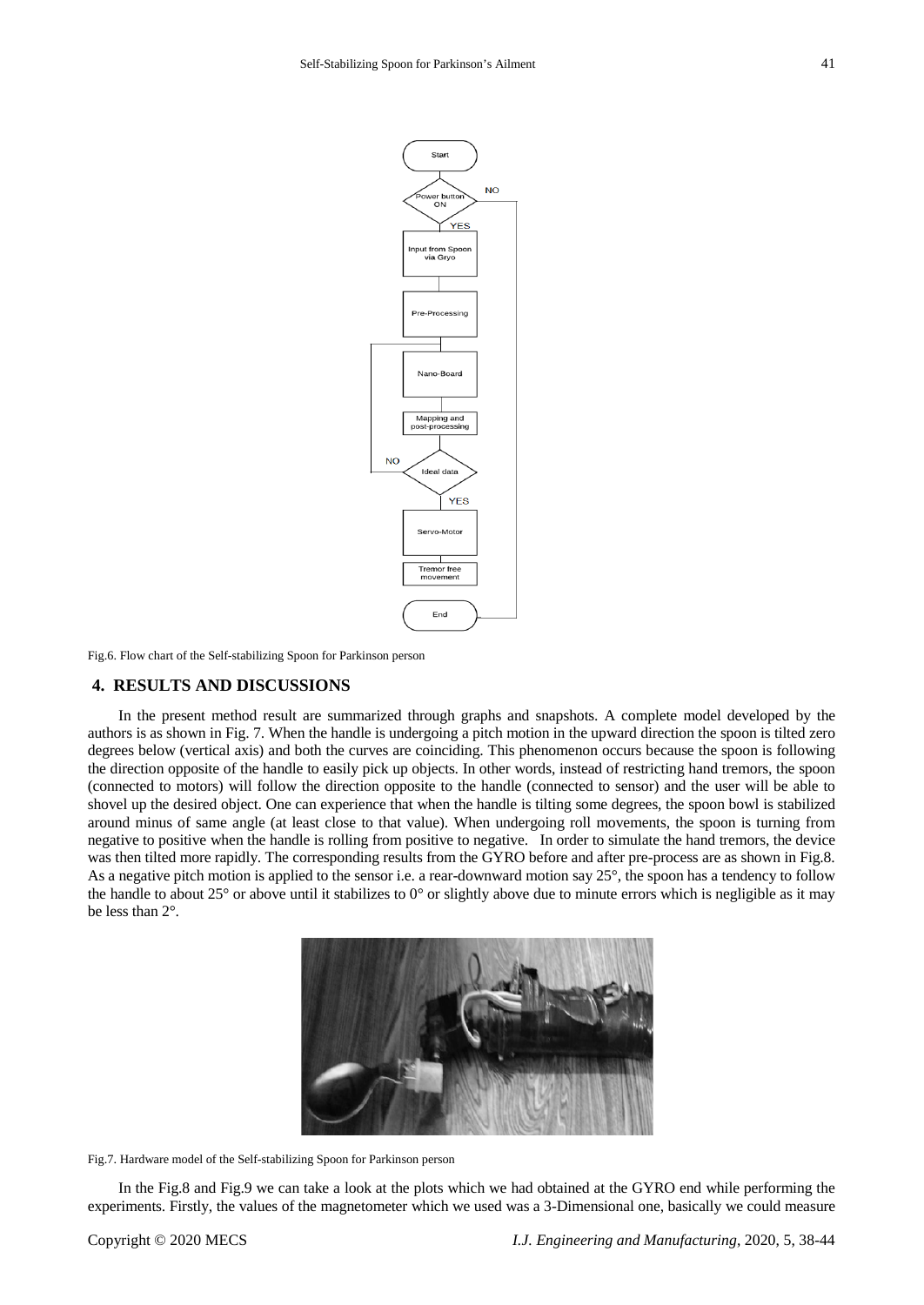the inertia of motion and hence the movement using the output of the gyro which are  $a_x$ ,  $a_y$ ,  $a_z$ ,  $a_z$ ,  $a_z$ ,  $a_z$ ,  $a_z$ ,  $a_z$ ,  $a_z$ ,  $a_z$ ,  $a_z$ ,  $a_z$ ,  $a_z$ ,  $a_z$ ,  $a_z$ ,  $a_z$ ,  $a_z$ ,  $a_z$ ,  $a_z$ ,  $a_z$ ,  $a_z$ ,  $a_z$ ,  $a_z$ , Here "a" refers to the accelerometer readings along the three dimensions and "g" indicated the same parameters in the view of gyroscope. The values obtained for the gyroscope in the different axes x and y are in the range -65355 to +65355(since 8 bit IMU) which is processed to -17000 to +17000, which is considered as the ideal values in our case owing to the calibration and datasheet of the IMU. In the Fig.8 owing to the lack of processing we obtained a background noise and non-ideal values included readings, but upon the pre-processing we could get a more specific, spread out and close to ideal values which is depicted in the Fig.9.



Fig.8. GYRO values before pre-processing v/s time.



Fig.9. GYRO values after pre-processing v/s time.

Table 1. Table representing the gyro values and their angle mapping

| SL No.       | <b>Values from IMU</b> | <b>Angle in Radians</b> | <b>Angle in Degrees</b> | <b>Input Angle for Servo</b> |
|--------------|------------------------|-------------------------|-------------------------|------------------------------|
|              | $-17000$               |                         |                         |                              |
| $\mathbf{2}$ | $-12750$               | 0.78539                 | 45                      | $-45$                        |
| 3            | $-9916.67$             | 1.3089                  | 75                      | $-75$                        |
| 4            |                        | 1.57079                 | 90                      | -90                          |
| 5.           | 9916.67                | 1.832                   | 105                     | $-105$                       |
| 6            | 12750                  | 2.356                   | 135                     | $-135$                       |
|              | 17000                  | 3.12                    | 179                     | $-179$                       |

The Table 1. is the experimental values the authors have obtained, this mapping follows the relation,

Angle (in radians)  $\alpha$  [(data from IMU x  $\pi$ ) /17000], when data from IMU >0 - (2)

Angle (in radians)  $\alpha \pi - [(\text{data from IMU x } \pi) / 17000]$ , when data from IMU<0 - (3)

Here the values are obtained in radians and the same can be converted in degree which is used to control the servo motors, the value 17000 refers the zero error value or calibration value which is got through the calibration of the IMU and also the datasheet of the same. Thus we can observe the different angular values for the data obtained through the IMU, here the stable point for both the servos are 90 degree as mentioned in the table. This is the data which is mentioned in the previous section which is used to handle the servos. Basically here it is to observe that the IMU values obtained are derived from the library function oh header file MPU6050.h, which is dependent on the GYRO present in the IMU. After comparing the values obtained from the mapping function of the Servo (dependant on the servo library) and the values obtained using the relation in the eq-2 and eq-3, we could conclude that the values are comparable with a accuracy of 0.01 units.

The data obtained using this setup can also be used for tremor analysis by neurologists, because one need to have all the possible information to provide a right treatment for the disease.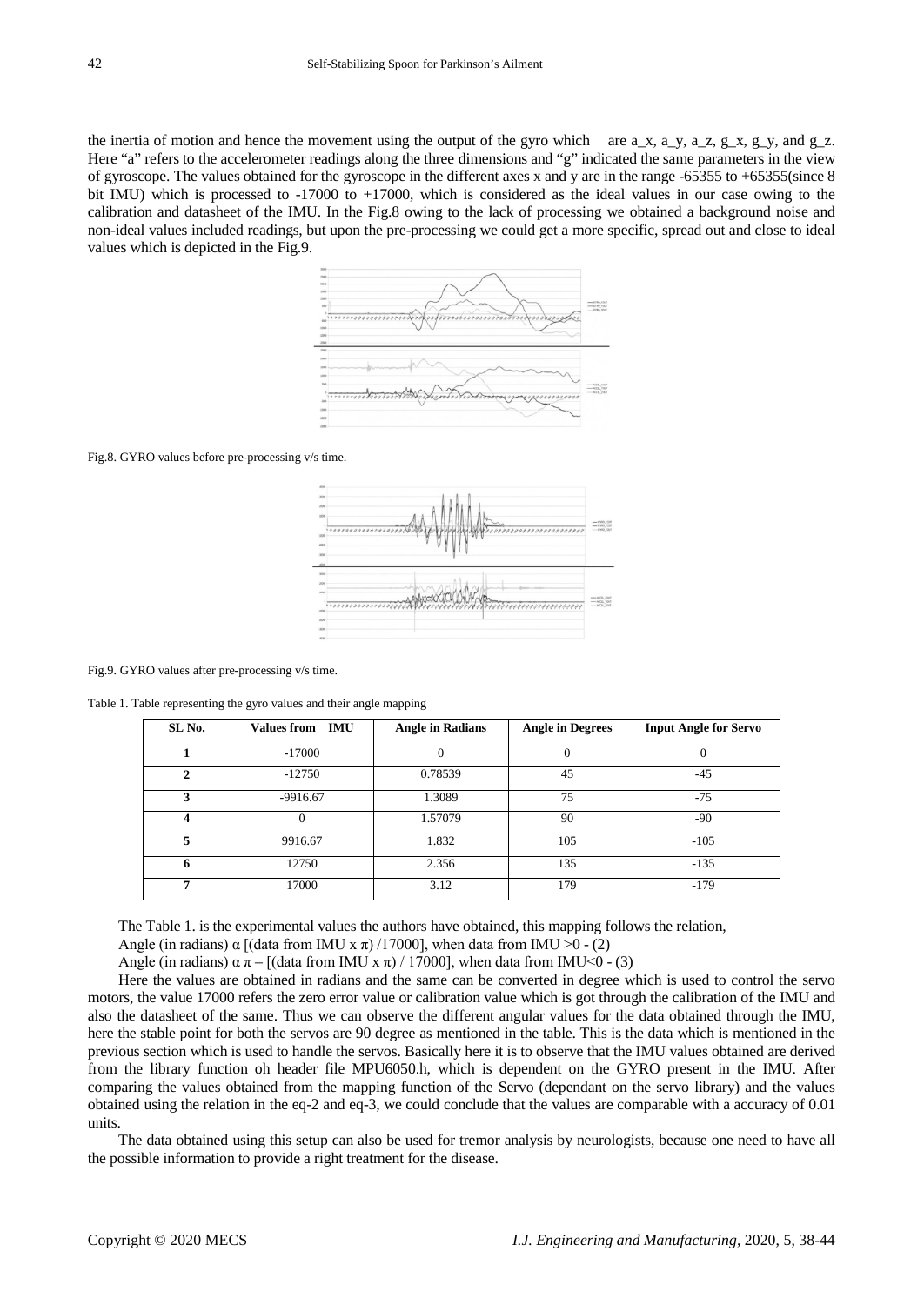

Fig.10. Plot of Normalized Power Density (%v) vs frequency

Upon conducting the experiment on the Parkinson person and on a normal human being we obtained the readings through which we tried to plot a graph of normalized power density and the frequency of operation (Fig.10) which is nothing but the reciprocal of time we obtained the peak of 46.9 mW/m3 at 4.4 Hz for a Parkinson person's movement before using a normal spoon (this was observed by using a gyro to a normal spoon) and when we obtained the readings using the self-stabilizing spoon which we had developed we could observe the decrease in tremor at the spoon end which estimated a peak of 30 mW/m3 at about 4.7 Hz. Basically this clearly depicts the decrease in the peak of tremor from 46.9 mW/m3 to 30 mW/m3 which is a significant decrease. Thus the normalized graphs give us the picture of the power distribution of the tremors observed during the hand movement of the Parkinson person and thus helped us to improve the filter design by deducing the frequency range, in this case it was from (0to 20Hz) as shown in the Fig.10.

### **5. CONCLUSION AND FUTURE SCOPE**

Parkinson affected people suffer both physically due to the tremor observed in them and also mentally by being dependent on the others even to perform their primary life activities. So this work by the authors was implemented for Tremor cancellation of motor symptoms associated to a Parkinson's disease patient. The various parameters obtained such as the nullifying angle to be applied for the servo, frequency range of operation and the power distribution in the frequency range aided in the development of the prototype of the Self-stabilizing spoon for the Parkinson person. Thus it turns out to be a ray of hope of the Parkinson sufferers because the porotype is of light weight, compact, easy to use and flexible.

A room for improvement would be designing a more sensitive and auto-adjustable model that can be one time calibrated and used for different patients with a very minimum intervention of the medical specialists. Since care was taken in designing a generalized model which can be improved in the coming times to different equipments, to name a few selfstabilizing gloves for the Parkinson bloke where one could do all the actions using his hand with reduced tremors. This would turn out a ray of hope for a Parkinson bloke, also to design a walking sticks for the Parkinson patients, which can be extended from the same design.

### **ACKNOWLEDGEMENT**

We wish to express our heartily gratitude to **Dr. Rohini Nagapadma, Ph.D., Principal**, *The National Institute of Engineering, Mysuru, India*, for encouraging us to complete this accomplishment. We would like to thank our parents and also the faculty of, The *National Institute of Engineering, Mysuru, India*, for their valuable ideas, blueprint and support throughout the completion.

We would like to express our sincere gratitude to **KARNATAKA STATE COUNCIL FOR SCIENCE AND TECHNOLOGY,** *Indian Institute of Science campus (Bengaluru)* for funding and helping us to pull off this work.

#### **References**

- [1] Adhavi Shri.A.S, S.Praveen Kumar and T.Aravind "Design of Mems Gyroscope to Detect and Monitor Parkinson's disease" 2013 International Conference on Smart Structures & Systems (JCSSS-20 13), March 28 - 29, 2013, Chennai, INDIA
- [2]H. Uchitomil, K. Suzukil, T. Nishil, M. J. Hove, Y. Wada, S. Orimo, Y. Miyakel "Interpersonal Synchrony-based Dynamic Stabilization" Of the Gait Rhythm between Human and Virtual RobotClinical Application to Festinating Gait of Parkinson's Disease Patient Tokyo Institute of Technology, Midori, Yokohama 226-8502, Japan.
- [3] Suprio Bhattacharya, Rahul Krishna, Brent Clay, and Christopher Moore "'sHaKe\_n\_SCALE': A Measurement system of Motor characteristics of Parkinson's disease" IEEE VACS 2015
- [4]Politis, M., Wu, K., Molloy, S., G Bain, P., Chaudhuri, K. R., & Piccini, P. (2010). Parkinson's disease symptoms: the patient's perspective.Movement Disorders: Official Journal of the Movement Disorder Society, 25, 16461651. doi:10.1002/mds.23135
- [5] Duval, C. (2006). "The Rest and postural tremors in patients with Parkinson's disease". Brain Research Bulletin, 70, 4448. doi:10.1016/j.brainresbull.2005.11.010
- [6] Wei Wang, Xiaoyong Lv, and Feng Sun, "Design of Micromachined Vibratory Gyroscope with Two Degree-of-Freedom Drive-Mode and Sense-Mode" Senior Member, IEEE, July 2012.
- [7] Kavitha K. Nithya R, Shahana R K. Anju Gupta Alagappan M, "Design and Simulation of MEMS Based Gyroscope for Vestibular Prosthesis", COMSOL conference, 2012